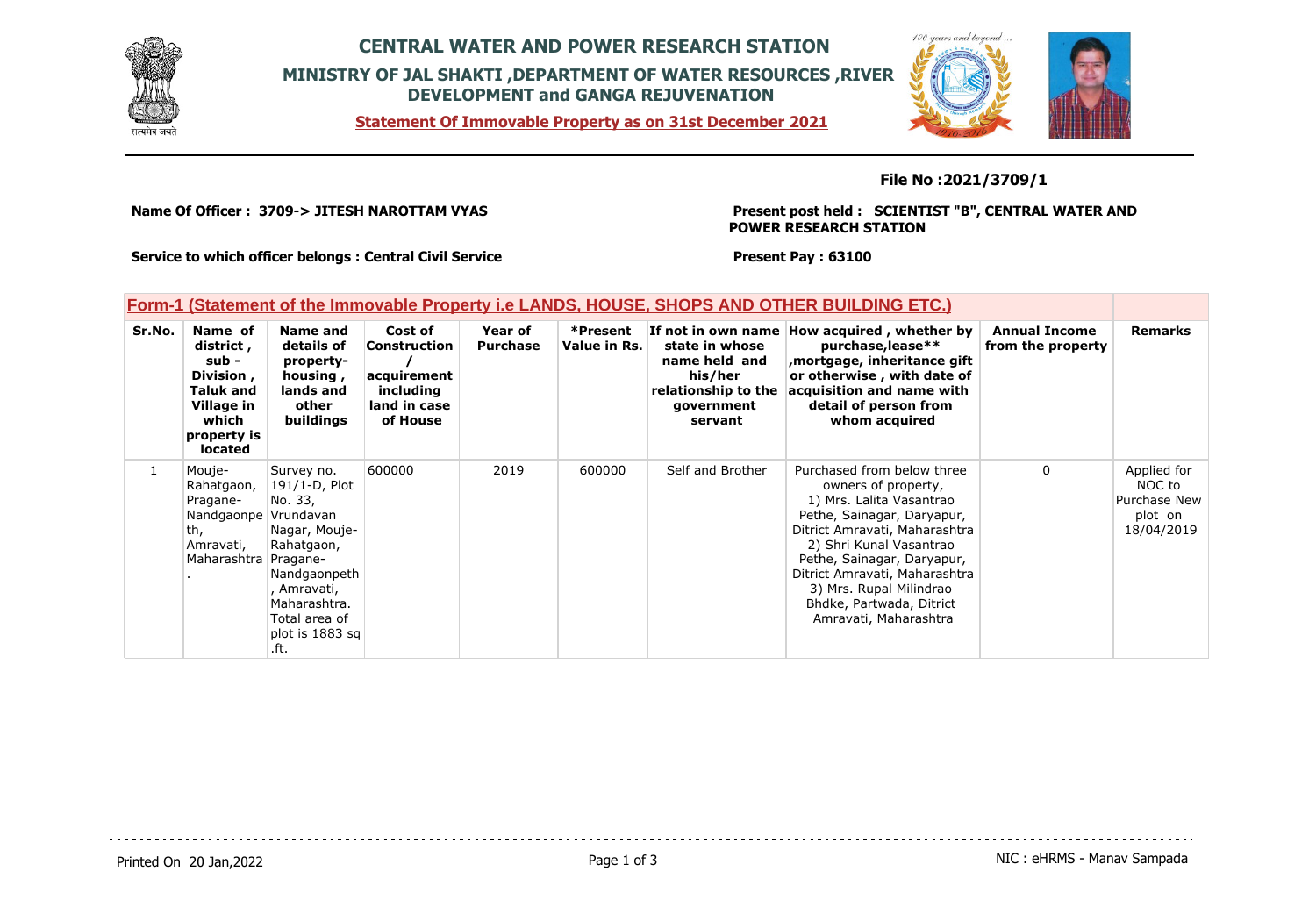

## **CENTRAL WATER AND POWER RESEARCH STATION MINISTRY OF JAL SHAKTI ,DEPARTMENT OF WATER RESOURCES ,RIVER DEVELOPMENT and GANGA REJUVENATION**



**Statement Of Immovable Property as on 31st December 2021**

| <b>Form-1 (Statement of the Immovable Property i.e LANDS, HOUSE, SHOPS AND OTHER BUILDING ETC.)</b> |                                                                                                                 |                                                                                                                                                                                                                                   |                                                                                        |                            |                          |                                                                                            |                                                                                                                                                                                                                                                                                                                                                                                                                                                                                                                                                                                                                                    |                                           |                                                                                                                                                                                                                                          |
|-----------------------------------------------------------------------------------------------------|-----------------------------------------------------------------------------------------------------------------|-----------------------------------------------------------------------------------------------------------------------------------------------------------------------------------------------------------------------------------|----------------------------------------------------------------------------------------|----------------------------|--------------------------|--------------------------------------------------------------------------------------------|------------------------------------------------------------------------------------------------------------------------------------------------------------------------------------------------------------------------------------------------------------------------------------------------------------------------------------------------------------------------------------------------------------------------------------------------------------------------------------------------------------------------------------------------------------------------------------------------------------------------------------|-------------------------------------------|------------------------------------------------------------------------------------------------------------------------------------------------------------------------------------------------------------------------------------------|
| Sr.No.                                                                                              | Name of<br>district,<br>sub -<br>Division,<br><b>Taluk and</b><br>Village in<br>which<br>property is<br>located | <b>Name and</b><br>details of<br>property-<br>housing,<br>lands and<br>other<br>buildings                                                                                                                                         | Cost of<br><b>Construction</b><br>acquirement<br>including<br>land in case<br>of House | Year of<br><b>Purchase</b> | *Present<br>Value in Rs. | state in whose<br>name held and<br>his/her<br>relationship to the<br>government<br>servant | If not in own name How acquired, whether by<br>purchase, lease**<br>mortgage, inheritance gift<br>or otherwise, with date of<br>acquisition and name with<br>detail of person from<br>whom acquired                                                                                                                                                                                                                                                                                                                                                                                                                                | <b>Annual Income</b><br>from the property | <b>Remarks</b>                                                                                                                                                                                                                           |
| 2                                                                                                   | NRD-9,<br>Haveli<br>Taluka,<br>Sinhagad<br>Road, Pune                                                           | Nanded City, Shubhkalyan,<br>Building C, flat<br>number 801,<br>NRD-9,<br>Nanded city,<br>Sinhgad Road,<br>Maharashtra Pune 411068<br>Maharashtra.<br>The carpet<br>area is $1110$<br>sq.ft. and<br>terrace area is<br>135 sq.ft. | 11902000                                                                               | 2021                       | 13200000                 | Self and Wife                                                                              | Purchased from Dr.<br>Vivekanand Sadashiv<br>Kulkarni, new palace road,<br>Kolhapur, Maharashtra.<br>The date of the agreement<br>was 28/06/2021.<br>cost of acquisition is Rs.<br>1,19,02,000/-<br>Out of this Rs. 90,50,000 loan<br>was taken from HDFC Bank<br>and the remaining Rs.<br>28,52,000 paid by the amount<br>obtained by selling off old flat<br>at Asawari, K-1305, Nanded<br>city, Pune-411068.<br>Intimated to the office on<br>$19/04/2021$ regarding the<br>purchase of new flat and<br>same was acknowledged by<br>the office through letter<br>number 651/135/Estt.<br>I/2021-Admin/1891 dated<br>07/12/2021. | $\mathbf{0}$                              | Intimated to<br>the office on<br>19/04/2021<br>regarding the<br>purchase of<br>new flat and<br>same was<br>acknowledged<br>by the office<br>through letter<br>number<br>651/135/Estt.<br>$I/2021-$<br>Admin/1891<br>dated<br>07/12/2021. |

**Signature:**

 $-$ 

Printed On 20 Jan, 2022 **Page 2 of 3** Page 2 of 3 NIC : eHRMS - Manav Sampada